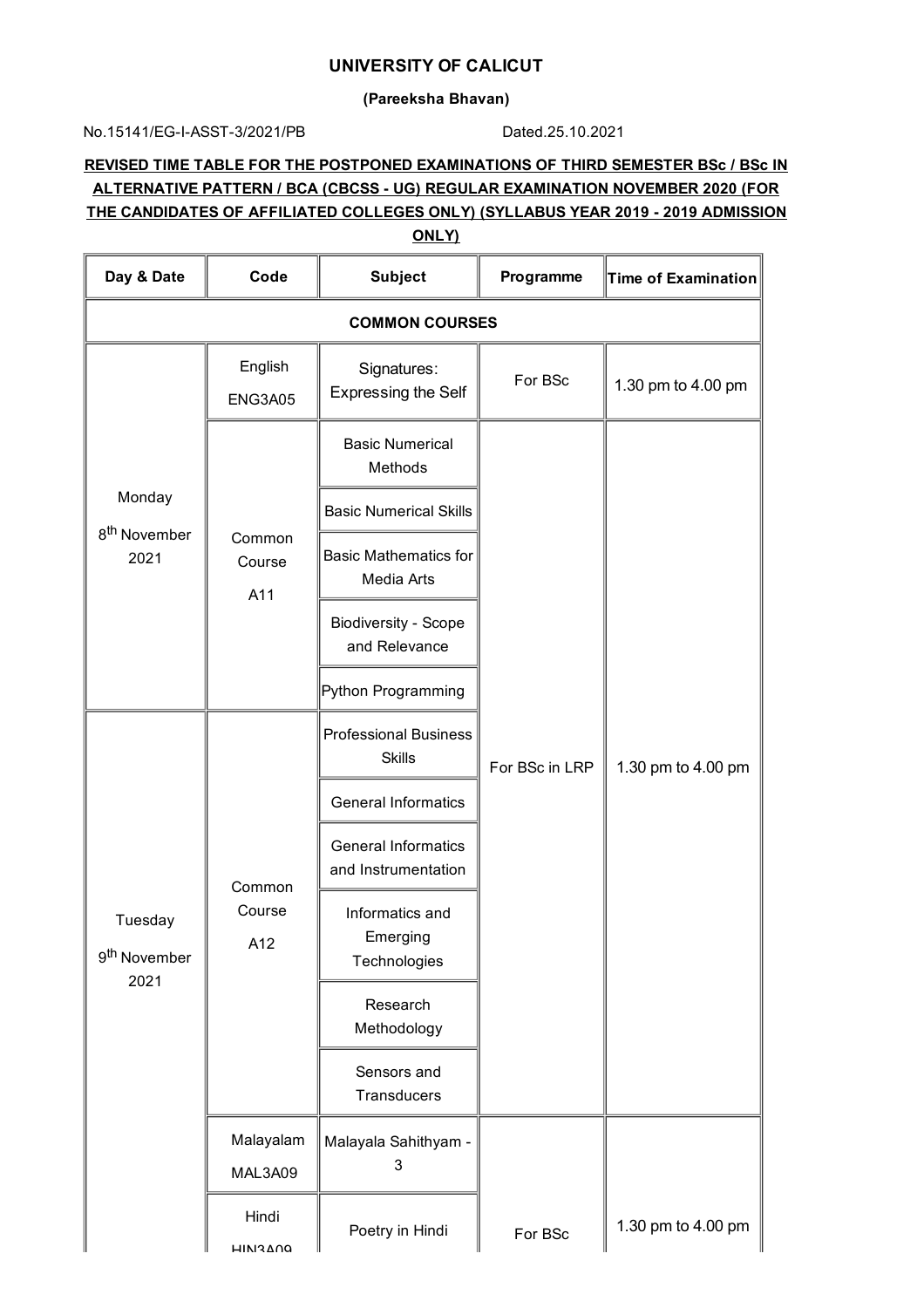|                                                | <b>LIIINUMUJ</b>                                      |                      |                                                              |                            |                    |
|------------------------------------------------|-------------------------------------------------------|----------------------|--------------------------------------------------------------|----------------------------|--------------------|
|                                                | Arabic<br>ARB3A09                                     |                      | Reading Arabic Prose<br>and Poetry                           |                            |                    |
| Tuesday                                        | Urdu<br>URD3A09                                       | Drama and Fiction    |                                                              |                            |                    |
|                                                | Sanskrit<br><b>SKT3A09</b>                            |                      | Samskritha Sahithya<br>Sameeksha-III<br>(Drama and           |                            |                    |
| 9 <sup>th</sup> November<br>2021               |                                                       |                      | Alankara)                                                    |                            |                    |
|                                                | Tamil<br><b>TML3A09</b>                               |                      | Mozhi Alumaithiran                                           |                            |                    |
|                                                | French<br><b>FRE3A09</b>                              | Literature in French |                                                              | For BSc                    | 1.30 pm to 4.00 pm |
|                                                | German<br>GER3A09                                     |                      | Literature in German<br>(Selected Readings)                  |                            |                    |
| <b>CORE COURSES</b>                            |                                                       |                      |                                                              |                            |                    |
| Wednesday<br>10 <sup>th</sup> November<br>2021 | Physics / Applied<br>Physics<br>PHY3B03 / APH3B<br>03 |                      | Electrodynamics - I<br>(Common with Applied Physics<br>Core) |                            | 1.30 pm to 3.30 pm |
|                                                | <b>Statistics</b><br>STA3B03                          |                      | <b>Statistical Estimation</b>                                |                            | 1.30 pm to 4.00 pm |
|                                                | Geology<br>GEO3B05                                    |                      | Crystallography and Mineralogy                               |                            | 1.30 pm to 3.30 pm |
|                                                | Aquaculture<br>AQC3B05                                |                      | <b>Fisheries &amp; Population Dynamics</b>                   |                            | 1.30 pm to 3.30 pm |
|                                                | Food Technology<br><b>FTL3B05</b>                     |                      | <b>Food Engineering</b>                                      |                            | 1.30 pm to 3.30 pm |
|                                                | Psychology<br><b>PSY3B01</b>                          |                      | Psychological Measurement &<br>Testing                       |                            | 1.30 pm to 3.30 pm |
|                                                | Biotechnology<br>BTY3B03                              |                      | Biochemistry                                                 |                            | 1.30 pm to 3.30 pm |
|                                                | Biochemistry                                          |                      |                                                              | Techniques in Biochemistry | 1.30 pm to 3.30 pm |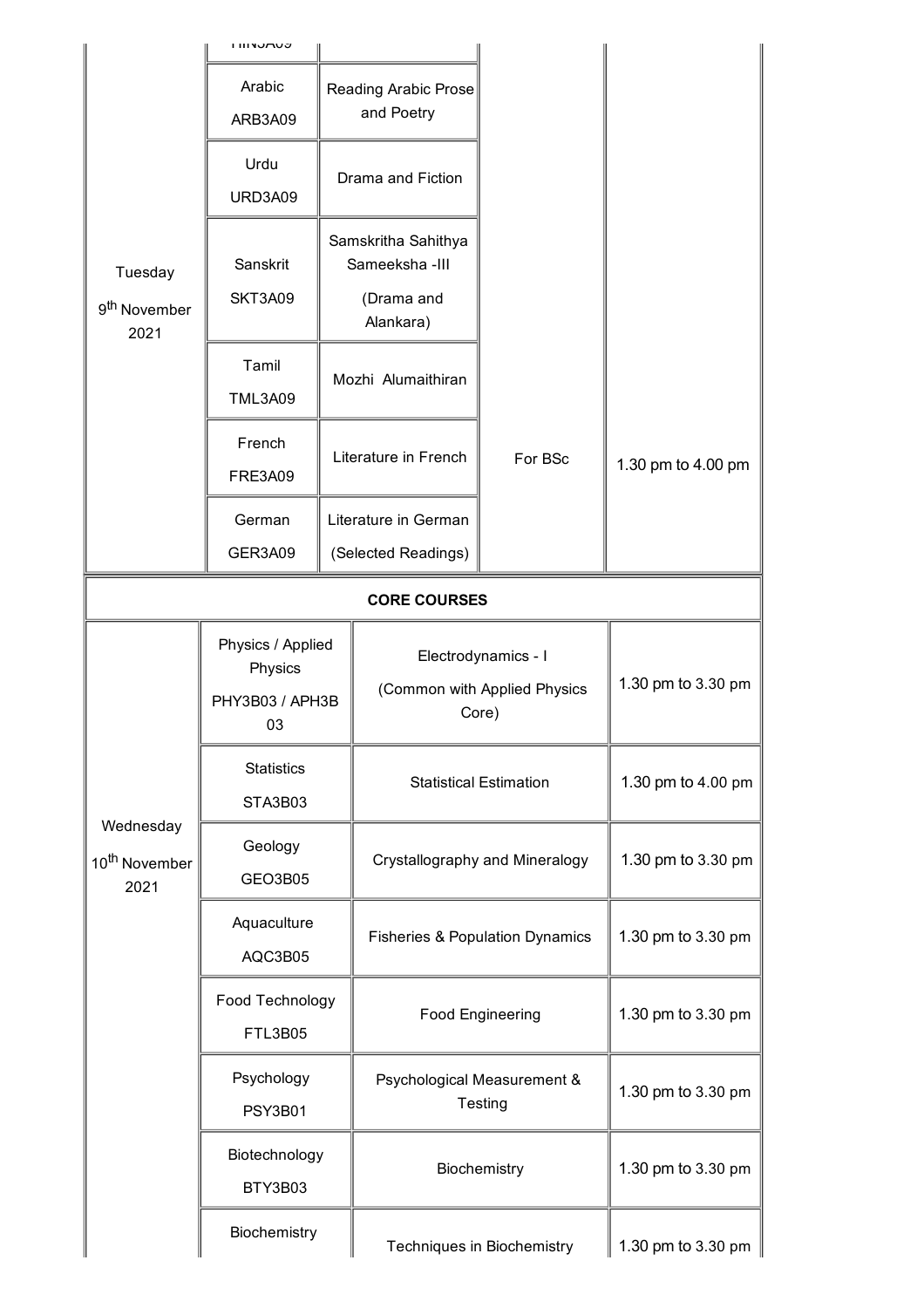|                                                | BCH3B03                                      |                                                                                   |                    |
|------------------------------------------------|----------------------------------------------|-----------------------------------------------------------------------------------|--------------------|
| Wednesday<br>10 <sup>th</sup> November<br>2021 | Zoology<br>ZOL3B03T                          | Animal Diversity: Chordata Part I                                                 | 1.30 pm to 3.30 pm |
|                                                | <b>Plant Science</b><br>PLA3B03              | Algae, Fungi, Lichens, Bacteria,<br><b>Viruses &amp; Plant Diseases</b>           | 1.30 pm to 4.00 pm |
|                                                | <b>Computer Science</b><br>BCS3B04           | Data Structures Using C                                                           | 1.30 pm to 3.30 pm |
|                                                | Electronics<br>ELE3B05                       | <b>Digital Electronics</b>                                                        | 1.30 pm to 3.30 pm |
|                                                | Microbiology<br>MBG3B03                      | Environmental & Sanitation<br>Microbiology                                        | 1.30 pm to 3.30 pm |
|                                                | Geography<br>GRY3B03                         | Climatology                                                                       | 1.30 pm to 4.00 pm |
|                                                | Genetics<br>GEN3B04                          | <b>Basic Genetics</b>                                                             | 1.30 pm to 3.30 pm |
|                                                | Information<br>Technology<br><b>BIT3B04</b>  | Database Design & RDBMS                                                           | 1.30 pm to 3.30 pm |
|                                                | <b>BCA</b><br>BCA3B04                        | Data Structures Using C                                                           | 1.30 pm to 3.30 pm |
|                                                | <b>Mathematics</b><br>MTS3B03                | Calculus of Single Variable - 2                                                   | 1.30 pm to 4.00 pm |
|                                                | Environment & Water<br>Management<br>EWM3B03 | <b>Environmental Chemistry I</b>                                                  | 1.30 pm to 3.30 pm |
|                                                | Chemistry<br>CHE3B03                         | Physical Chemistry I<br>(Common with Polymer Chemistry &<br>Industrial Chemistry) | 1.30 pm to 3.30 pm |
|                                                | Botany<br>BOT3B03                            | Phycology, Bryology and Pteridology                                               | 1.30 pm to 3.30 pm |
|                                                | Family & Community<br>Science                | Research Methodology & Bio<br>informatics                                         | 1.30 pm to 3.30 pm |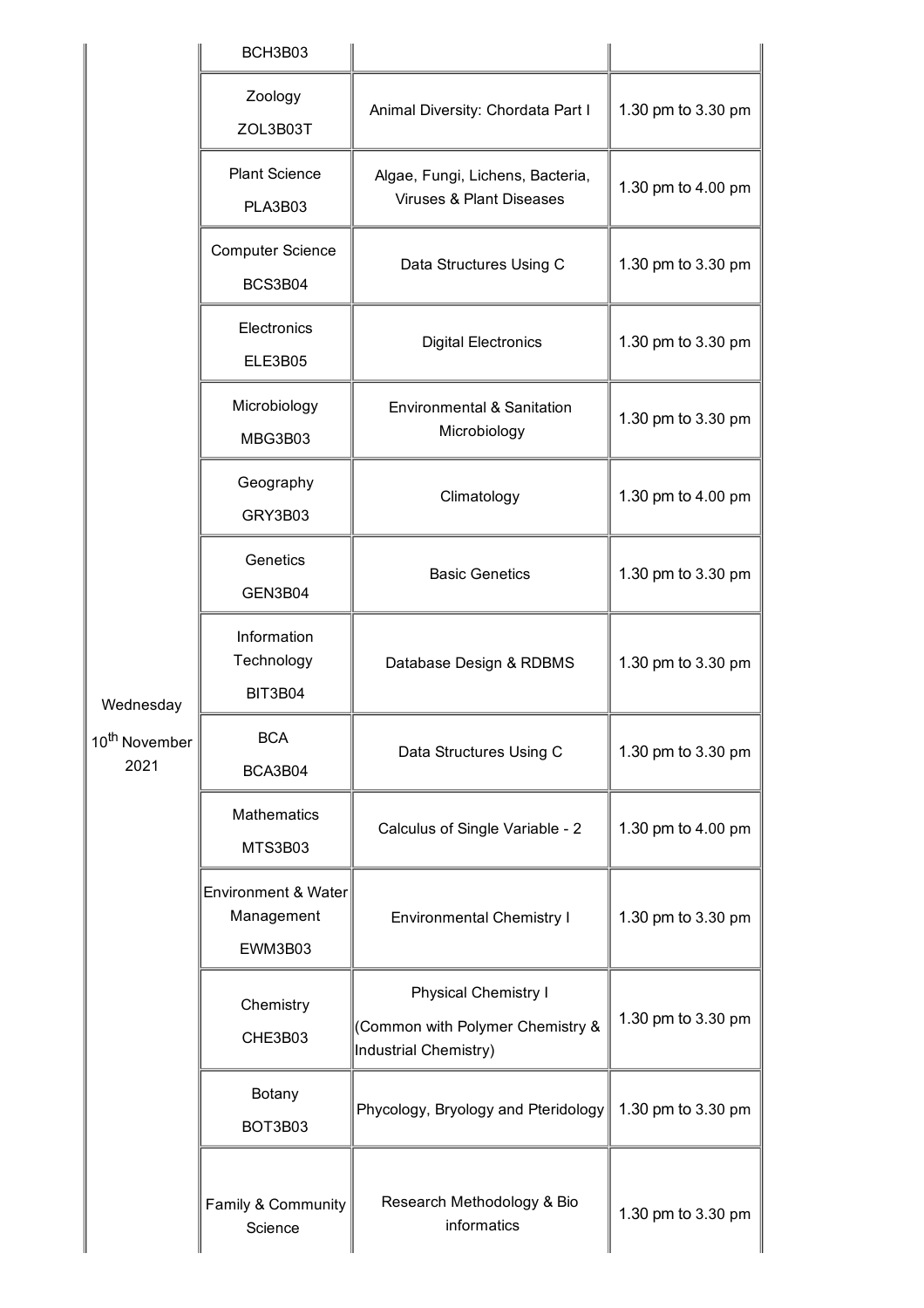|                                                | FCS3B03                                                  |                                                                       |  |                    |  |
|------------------------------------------------|----------------------------------------------------------|-----------------------------------------------------------------------|--|--------------------|--|
| Wednesday<br>10 <sup>th</sup> November<br>2021 | Costume and<br><b>Fashion Designing</b><br>CFD3B05       | <b>Traditional Indian Textiles and</b><br>Costumes                    |  | 1.30 pm to 3.30 pm |  |
|                                                | Instrumentation<br>INS3B03                               | Signals and Systems                                                   |  | 1.30 pm to 4.00 pm |  |
|                                                | Hotel Management &<br><b>Catering Science</b><br>BSH3B03 | Food and Beverage Production - I                                      |  | 1.30 pm to 3.30 pm |  |
|                                                | Hotel Management &<br><b>Culinary Arts</b><br>BHC3B03    | Food and Beverage Service                                             |  | 1.30 pm to 3.30 pm |  |
| Thursday<br>11 <sup>th</sup> November<br>2021  | Biochemistry<br>BCH3B04                                  | Enzymology                                                            |  | 1.30 pm to 3.30 pm |  |
|                                                | Information<br>Technology<br><b>BIT3B05</b>              | Data Structures Using C++                                             |  | 1.30 pm to 3.30 pm |  |
|                                                | Hotel Management &<br><b>Catering Science</b><br>BSH3B04 | Food and Beverage Service - I                                         |  | 1.30 pm to 3.30 pm |  |
|                                                | Hotel Management &<br><b>Culinary Arts</b><br>BHC3B04    | Advanced Food and Beverage<br>Production                              |  | 1.30 pm to 3.30 pm |  |
|                                                | Instrumentation<br><b>INS3B04</b>                        | Industrial Instrumentation - I                                        |  | 1.30 pm to 3.30 pm |  |
| <b>COMPLEMENTARY COURSES</b>                   |                                                          |                                                                       |  |                    |  |
|                                                |                                                          | CFD3C05 - Textile Processing                                          |  | 2.00 pm to 4.00 pm |  |
|                                                |                                                          | MTS3C03 - Mathematics - 3                                             |  | 2.00 pm to 4.00 pm |  |
| Friday<br>12 <sup>th</sup> November            |                                                          | BCA3C05 - Computer Oriented Numerical &<br><b>Statistical Methods</b> |  | 2.00 pm to 4.00 pm |  |
| 2021                                           |                                                          | <b>BIT3C05 - Discrete Mathematics</b>                                 |  | 2.00 pm to 4.00 pm |  |
|                                                |                                                          | MBG3C03 - Food and Industrial Microbiology                            |  | 2.00 pm to 4.00 pm |  |
|                                                |                                                          | BCH3C03 - Biochemistry II                                             |  | 2.00 pm to 4.00 pm |  |
|                                                |                                                          |                                                                       |  |                    |  |